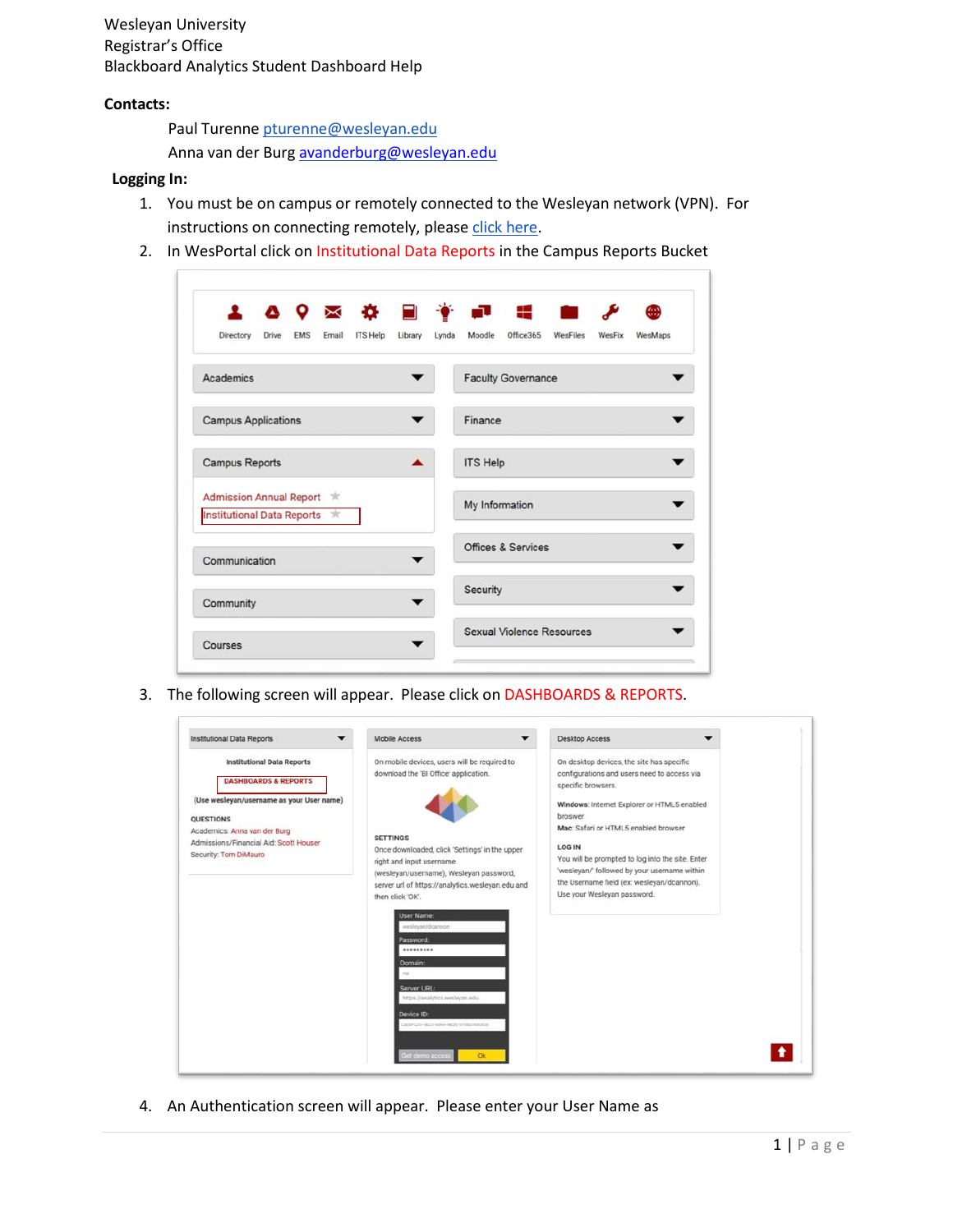wesleyan/username and your password then click OK

| z         | https://analytics.wesleyan.edu is requesting your username and password. The site says:<br>"analytics.wesleyan.edu" |  |  |  |
|-----------|---------------------------------------------------------------------------------------------------------------------|--|--|--|
|           | User Name: wesleyan/myusername                                                                                      |  |  |  |
| Password: |                                                                                                                     |  |  |  |

5. Once logged in the following screen will appear. Click on Production Content folder

| FAVORITES                 | <b>O RECENT</b> | PUBLIC | ALERTS | PUBLICATIONS |  |
|---------------------------|-----------------|--------|--------|--------------|--|
| Public Content            |                 |        |        |              |  |
| <b>Production Content</b> |                 |        |        |              |  |
|                           |                 |        |        |              |  |
|                           |                 |        |        |              |  |
|                           | (1)             |        |        |              |  |
|                           |                 |        |        |              |  |

6. Opening the Production Content folder will reveal the Student folder which contains student information related dashboards.



## **Opening and Navigating Dashboards:**

- 1. Clicking on the dashboard will open the application.
- 2. Clicking on View Story board will launch the Dashboard.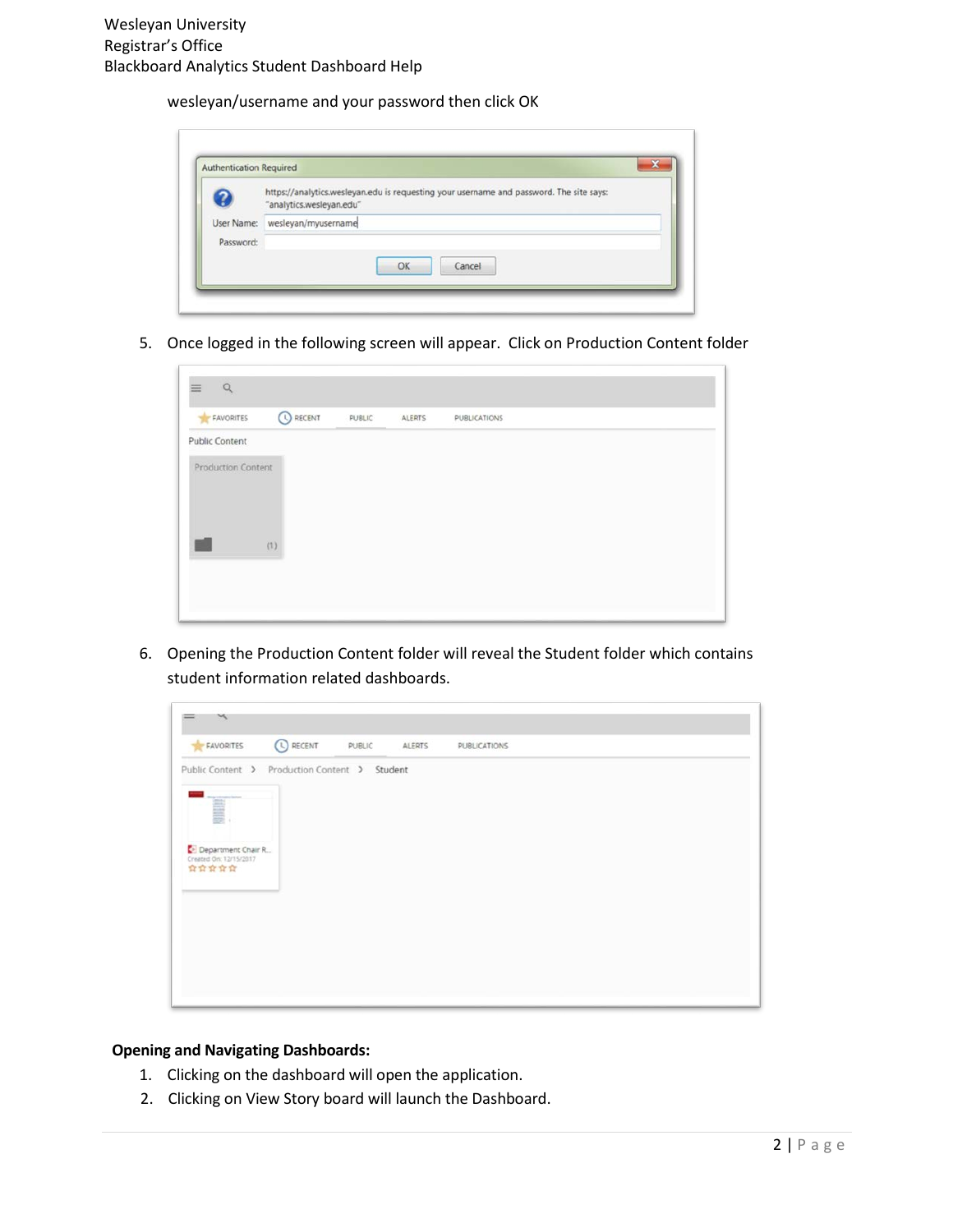Wesleyan University Registrar's Office Blackboard Analytics Student Dashboard Help

3. Once a dashboard panel is viewable there are a number of tools available. • *Slicer* is a tool that allows the user to filter the reports based on the selection made. Users can filter on a single item or check multiples items.

| Spring 2018         |        |    |
|---------------------|--------|----|
| Fall 2014           |        | a. |
| Fall 2015           |        |    |
| Fall 2016           |        |    |
| Fall 2017           |        |    |
| Spring 2015         |        |    |
| Spring 2016         |        |    |
| Spring 2017         |        |    |
| Spring 2018         |        |    |
| <b>Deselect All</b> |        |    |
| ОΚ                  | Cancel |    |

• *Drill Up or Down* allows the user to either collapse or expend a section of the report. This can be activated by clicking on a cell. For instancance clicking on All Genders in the example below will expands the this to display Female and Male rows.

|                    |                         | Freshman   |  |
|--------------------|-------------------------|------------|--|
| Art History (ARHA) | Spring 2018 All Genders |            |  |
| Art Studio (ARST)  | Spring 2018 All Ge      | Drill Down |  |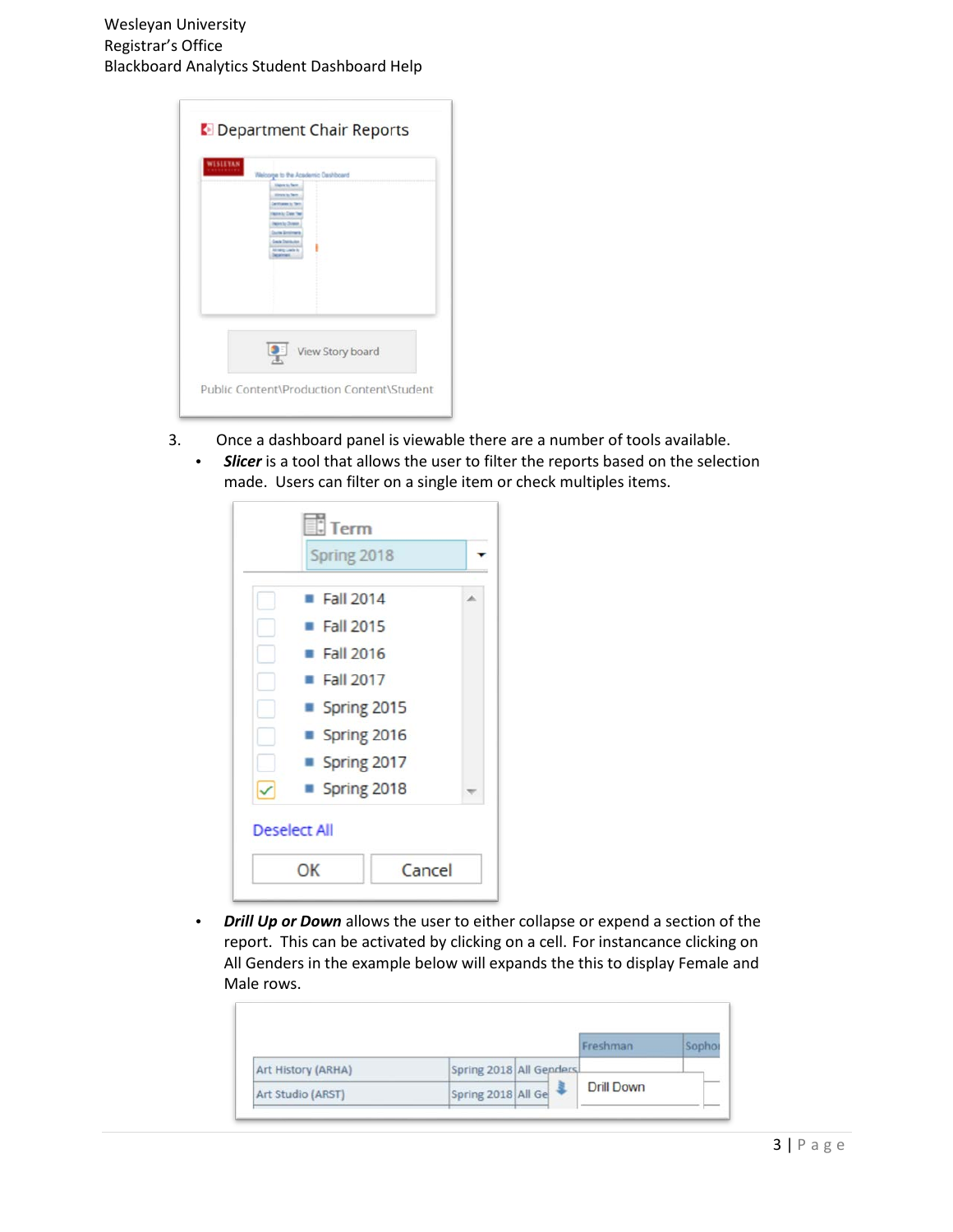|                    |                                    | Freshman |  |
|--------------------|------------------------------------|----------|--|
| Art History (ARHA) | Spring 2018 Female (F)<br>Male (M) |          |  |
|                    |                                    |          |  |
| Art Studio (ARST)  | Spring 2018 Fem                    | Drill Up |  |

• *Imbedded Links* access additional reports user can view by clicking on the box containing the report name.



• The Pyramid Icon in the upper right hand corner provides additional functionalilty by clicking on it.



- *Back to CMS* this will close the dashboard and return the user to the student folder.
- *Re-Run All Queries* this will rerun all the underlaying queries and regenerate data.
- *Reset all Panels* this will set the panels to their original format.
- *Export/Print* will all the user to print content of the panel as a PDF or export the panel data to excel.
- *The Hamburger Icon* clicking on this icon in the upper left hand corner of any report will open the report. Once open the drill up or down feature is available.

|                             | $\Delta +$ | Α     | Д-    | $B+$ |  |
|-----------------------------|------------|-------|-------|------|--|
|                             |            |       |       |      |  |
| All Departments Spring 2018 | 103        | 1,622 | 1,002 | 475  |  |